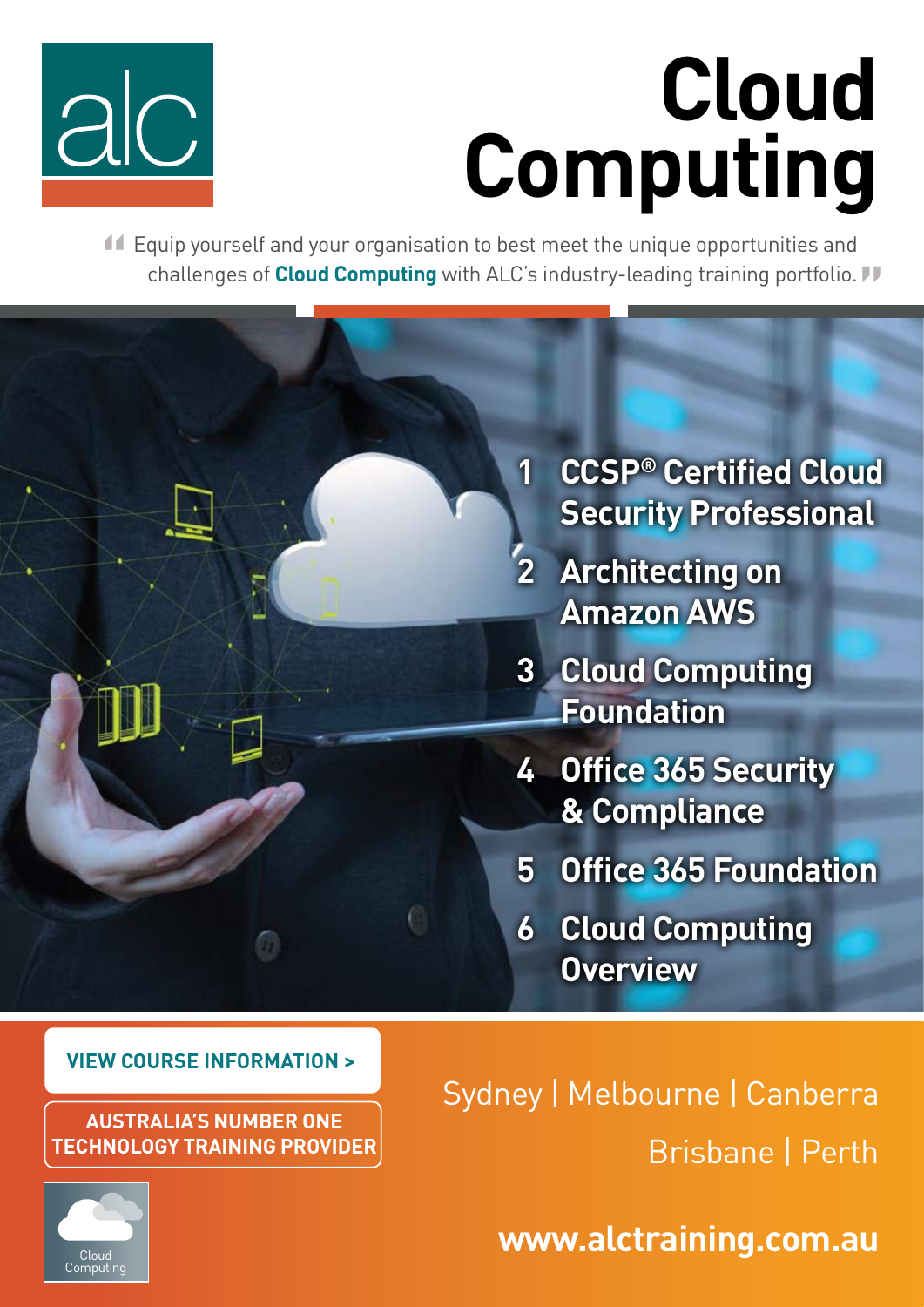# **CCSP® Certified Cloud Security Professional**

#### **Duration: 5 Days**

### **The single most comprehensive training course for anyone concerned with Cloud Security.**

Attackers never rest and along with all the traditional threats targeting internal networks and systems, an entirely new variety specifically targeting the cloud has emerged.

As more organisations adopt cloud-based systems, new complexities and challenges surface and the risks increase. Organisations need cloud security professionals with the requisite knowledge, skills and abilities to be able to audit, assess and secure cloud infrastructures.

In this 5-day course you will gain a thorough understanding of the information security risks and mitigation strategies critical to data security in the cloud. In the process the course covers the six knowledge domains of the CCSP Certified Cloud Security Professional qualification, developed by (ISC)2 and the Cloud Security Alliance.

#### **Learning Outcomes**

This course teaches you how to:

- Understand Cloud Computing concepts and definitions based on ISO/IEC 17788 and NIST standards
- Indentify Cloud Security Alliance's Treacherous Twelve
- Understand various service delivery models, frameworks and hypervisor threats
- Be able to recommend appropriate controls for protecting data at rest and data in motion
- Be able to recommend risk mitigation strategies
- Design identity and access management solutions

### **Who Should Attend**

The course is designed for:

- Enterprise architects Security administrators
	-
- Systems engineers Security architects
- Security consultants Security engineers
- Security managers Systems architects

**1. Introductions and Course Overview**

**Course Contents**

- **2. Architectural Concepts and Designs Requirements**
- Important cloud computing concepts
- Cloud reference architecture
- Security concepts relevant to cloud computing
- Security design principles of cloud computing

#### **3. Cloud Data Security**

- Design and implementation of cloud data storage architectures
- Design and application of data security strategies
- Implementation of data discovery and classification technologies Implementation of data protection for personally identifiable
- information (PII) • Design and implementation of Data Rights Management
- Design and implementation of data retention, deletion and archiving policies
- Auditability, traceability and accountability of data events

#### **4. Cloud Platform and Infrastructure Security**

- Comprehend cloud infrastructure components
- Analyse risks associated to cloud infrastructure
- Design and plan security controls
- Plan disaster recovery and business continuity management

#### **5. Cloud Application Security**

- Training and awareness for application security
- Cloud software assurance and validation
- Use of verified secure software
- Understand and apply the Software Development Life-Cycle (SDLC) process
- Comprehend the specifics of Cloud Application Architecture
- Design appropriate Identity and Access Management (IAM) solutions

#### **6. Operations**

- Support the planning process for the data centre design
- Build, run and manage physical infrastructure for cloud environment
- Build, run and manage physical infrastructure for cloud environment within an ITIL framework, aligned to ISO/IEC 20000 standard.
- Ensure compliance with various regulations and control requirements
- Conduct risk assessments for logical and physical infrastructure
- Collection, acquisition and preservation of digital evidence

#### **7. Legal and Compliance**

- Legal requirements and unique risks within the cloud environment
- Privacy issues, including jurisdictional variation
- The audit process and methodologies adapted for the cloud environment
- Implications of cloud to enterprise risk management
- Outsourcing and cloud contract design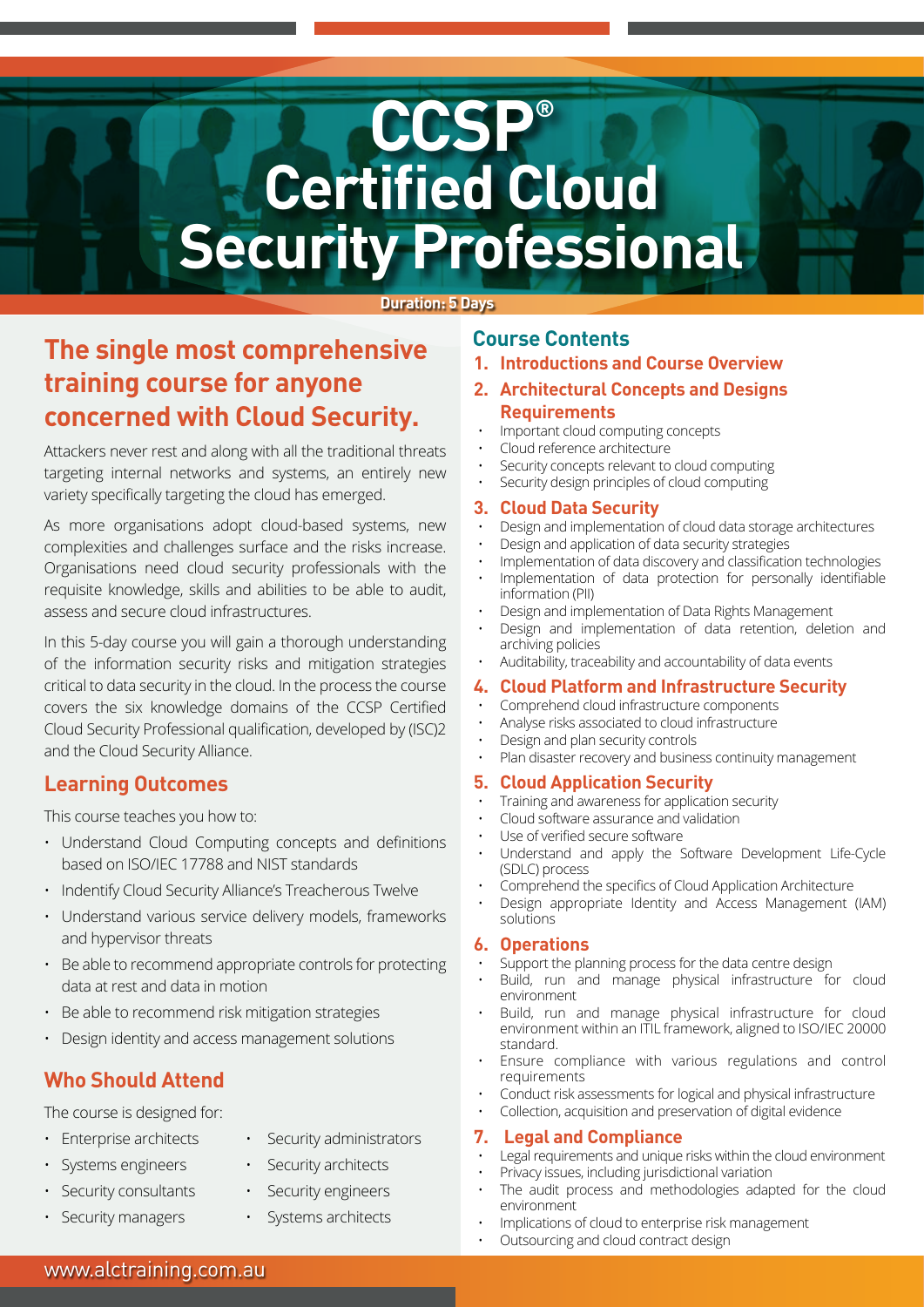# **Architecting on Amazon AWS**

#### **Duration: 3 Days**

## **Course Contents Best practices for architecting IT infrastructure on Amazon Web Services.**

This unique 3-day course covers the fundamentals of building IT infrastructure on AWS. The course is designed to teach solution architects how to optimise the use of the AWS Cloud by understanding AWS services and how these services fit into cloud-based solutions.

Because architectural solutions may differ depending on the industry, the type of applications deployed and the size of business, this course emphasises AWS Cloud best practices and recommended design patterns to help participants think through the process of architecting optimal IT solutions on AWS.

A special feature is that AWS best practices and recommended design patterns are aligned to key concepts and practical approaches found in The Open Group Architecture Framework and demonstrated by using the Avolution Abacus enterprise modelling tool.

Case studies are featured throughout the course to showcase how some AWS customers have designed their infrastructures and the strategies and services they implemented.

The course provides strong preparation for the AWS Certified Solutions Architect Associate exam.

#### **Who Should Attend**

- Individuals and organisations seeking an advanced understanding of Amazon Web Services.
- Managers responsible for staff working on Amazon Web Services initiatives or projects.
- Technical staff involved in Amazon Web Services initiatives or projects, such as technical project managers, business analysts, security architects, enterprise architects, solution architects and infrastructure architects.

#### *Pre-Requisites:*

#### *Candidates should ideally have at least 2 years of IT experience with at least:*

- *• 1 year working with cloud solutions and services.*
- *• Experience with architecting, designing, implementing or administering cloud solutions.*
- *• Have access to an AWS account to perform all the lab exercises.*
- 

*• Awareness of The Open Group Architecture Framework (TOGAF) 9.1.*

#### **1. Introduction to Cloud Computing**

- Overview of Cloud
- Benefits of Cloud
- Five Cloud Characteristics (NIST)
- Three Cloud Service Models (NIST)
- Four Cloud Deployment Models (NIST)
- Introduction to The Open Group Architecture Framework (TOGAF)

#### **2. Introduction to Amazon Web Services**

- Overview of the IaaS and SaaS portal features and relevant AWS services.
- Overview of AWS key security features.

#### **3. Architecting your Solution using TOGAF**

- Deeper dive into the following AWS services:
	- i. Route 53
	- ii. Elastic Load Balancing
	- iii. EC2 & EC2 Systems Manager
	- iv. Virtual Private Cloud (VPC)
	- v. S3, Elastic Block Storage and Elastic File Storage
	- vi. CloudFront
	- vii. Glacier, Snowball and SnowMobile viii. RDS
- xiv. Simple Queue Service xv. Simple Notification & Email Service xvi. Directory Services
- Hands-On Labs
- Baseline discovery techniques aligned to TOGAF.
- Future state architectures aligned to TOGAF.
- Architecting public and hybrid cloud solutions using AWS components.

#### **4. Migrating Applications and Data**

- Deeper dive on core application and database services.
- Hands-On Labs
- Baseline discovery techniques aligned to TOGAF.
- Future state architectures aligned to TOGAF.
- Common tools for data migration.
- Event-Driven Scaling • Automation & Decoupling

#### **5. The Well Architected Framework**

The Five Pillars • Alignment to TOGAF.

#### **6. Design Patters and Use Cases.**

- Using the AWS Architecture Centre.
- Quick Starts
- Key Reference Architectures:
- Web Application Hosting
- ii. Batch Processing
- iii. Fault Tolerance and High Availability
- iv. Content and Media Serving
- Large Scale Design Patterns



Australia's Number One Technology Training Provider

www.alctraining.com.au

x. CloudWatch xi. CloudFormation xii. Identity & Access Management

xiii. CloudHSM

ix. Direct Connect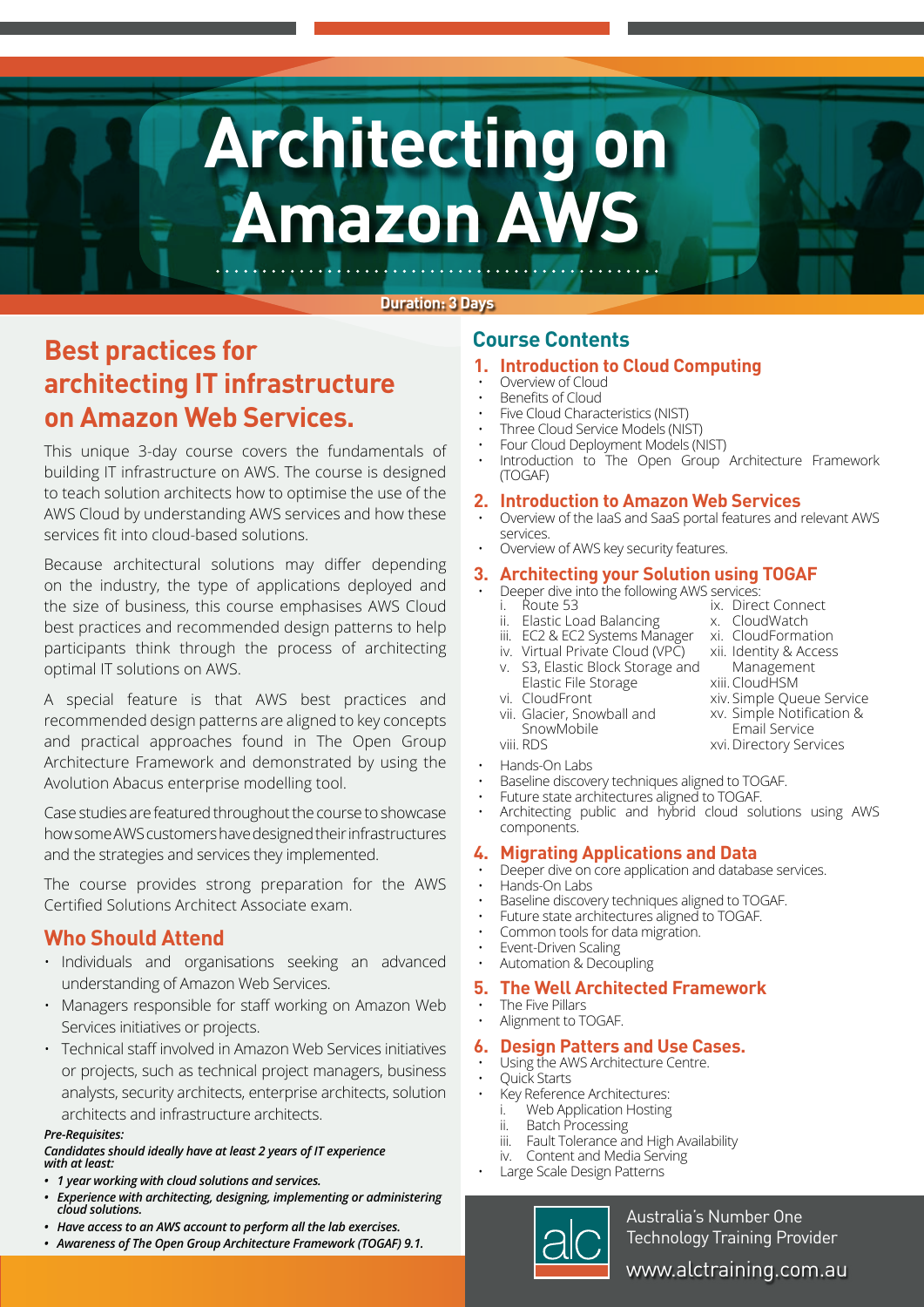# **Cloud Computing Foundation**

#### **Duration: 2 Days**

### **Course Contents The essential course for anyone who wants a solid and accurate understanding of the fundamentals of Cloud Computing.**

Cloud computing offers a new way to gain on-demand, elastic capabilities, avoiding the need for significant capital investment whilst promoting a culture of innovation through a 'fail-fast' paradigm.

Clients benefit from a pay-as-you-go model, coupled with intuitive self-service capabilities providing unprecedented speed-to-market and clear cost transparencies with market leaders such as Microsoft, Amazon and Google.

Despite the prevalence of cloud computing, there is a still a lack of clarity around cloud computing standards and terminology.

This 2-day course has been designed to ensure that participants get a solid and accurate understanding of the fundamentals of cloud computing. The course also provides preparation for the **Cloud Computing Foundation**  certificate exam.

#### **Learning Outcomes**

After attending this course participants will be well prepared to:

- Understand the concepts, characteristics, delivery models and benefits of cloud computing
- Understand the key security and compliance cloud computing challenges
- Understand the key technical and organis ation cloud challenges
- Understand the characteristics, use cases, and choices available of Public Cloud Computing
- Understand the characteristics, use cases, and choices available of Private Cloud Computing
- Understand the characteristics, use cases, and choices available of Hybrid Cloud Computing
- Understand the approach to creating an action plan for a cloud pilot project.

#### **1. Introduction to Cloud Computing**

- Overview of Cloud
- Benefits of Cloud
- Five Cloud Characteristics (NIST)
- Three Cloud Service Models (NIST)
- Four Cloud Deployment Models (NIST)

#### **2. Cloud Security & Compliance Challenges**

- Understanding of security, compliance and risk
- Roles and responsibilities between cloud consumers and cloud providers
- Assessing and understanding cloud provider security
- Overview and usage of the Cloud Security Alliance (CSA) resources, such as the cloud controls matrix (CCM) and the consensus assessment initiative (CAI)
- Understanding of data responsibility and jurisdiction
- The role and structure of service level agreements (SLAs)

#### **3. Cloud Technical and Organisational Challenges**

- Overview of cloud application design considerations
- Understand the implications of big data
- Understand the cloud application lifecycle
- Describe the key principles of cloud automation and testing

#### • Harnessing the power of shadow IT **4. Public Cloud Computing**

- Overview of public cloud, pros, cons and use cases
- Broad understanding of Microsoft, Amazon and Google cloud services scope

#### **5. Private Cloud Computing**

- Overview of private cloud, pros, cons and use cases
- Broad understanding of cloud technology options

#### **6. Hybrid Cloud Computing**

- Overview of hybrid cloud, pros, cons and use cases
- Broad understanding of cloud technology options

#### **7. Creating a Cloud Action Plan**

- Understanding the scope and purpose of a cloud action plan
- Selecting a cloud partner and implementing a successful pilot
- Broad understanding of stakeholder management to maximise cloud deployment success.

### **Who Should Attend**

The course is designed for:

- Individuals and organisations seeking a foundational understanding of cloud computing
- Non-technical staff that wish to learn more about the basics of cloud computing, from backgrounds such as finance, legal, marketing, procurement and sales
- Staff involved in cloud computing initiatives or projects, such as project managers, business analysts, architects, engineers and developers
- Managers responsible for staff working on cloud computing initiatives or projects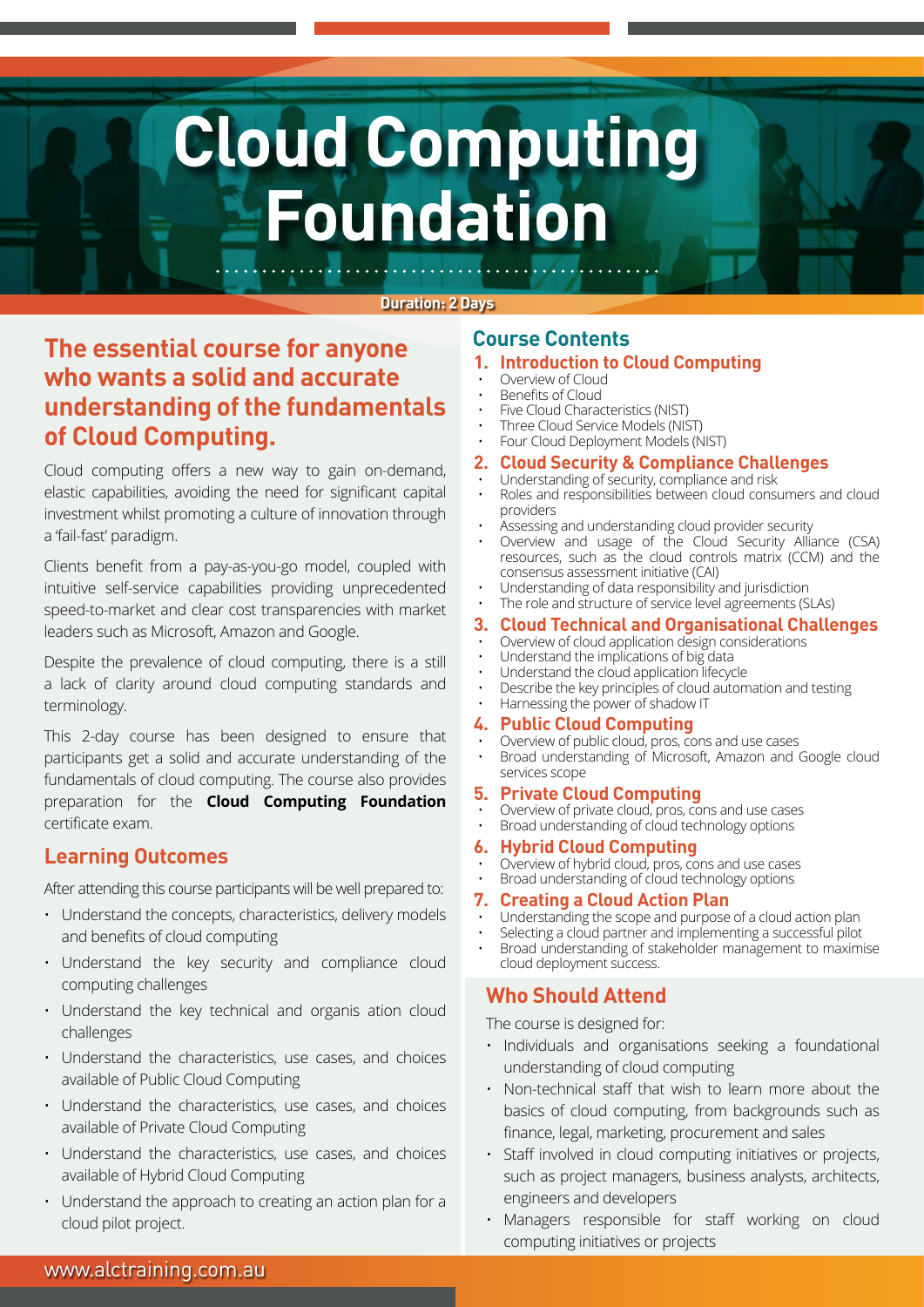# **Office 365 Security & Compliance**

#### **Duration: 2 Days**

## **Unique 2-day course outlining the key security and compliance features of the Office 365 platform in the Office 365 Security & Compliance centre.**

This course provides a detailed understanding of all the key Office 365, Azure Information Protection and Microsoft Active Services, across business and enterprise plans, including key integrations and security considerations that will foster employee collaboration whilst protecting business information and data.

#### **Who Should Attend**

The course is designed for:

- Individuals and organisations seeking an advanced understanding of Office 365 and Azure security services and features
- Managers responsible for staff working on Office 365 and Azure security initiatives or projects
- Technical staff involved in Office 365 and Azure initiatives or projects, such as technical project managers, business analysts, security architects, enterprise architects, solution architects and infrastructure architects.

#### **Course Contents**

#### **1. Understanding Cloud Computing**

- Overview of cloud computing benefits, characteristics, service models and deployment models
- Understanding cloud security service definitions, requirements and policies
- Demonstrating knowledge within key security and legal concepts relating to cloud computing

#### **2. Overview of Office 365 Services**

- Analyse and understand Office 365 readiness
- Evaluate subscription plans and options
- Exploring and navigating the management portal
- Describe the function of the following Office 365 Business and
	- Enterprise plan services:<br>i. Exchange Online
	- i. Exchange Online ix. Project Online
	- ii. SharePoint Online x. Microsoft Dynamics 365
	- iii. OneDrive xi. Office 365 Pro Plus Apps
	-
- -
- vii. Microsoft InTune xv. Microsoft Teams
- viii. PowerBI

#### iv. Skype for Business Online xii. Planner Yammer xiii. Sway

- vi. Workplace Analytics xiv. Office 365 Video
	-
	-
- Overview of the Office 365 fast track service.

#### **3. Overview of the Office 365 Security & Compliance Centre**

- Understanding the information available in the navigation pane options
- Granting permissions for compliance tasks
- Viewing and managing alert policies and alerts
- Describe the function and usage of the following features:
	- i. Threat management
	- ii. Data governance
	- iii. Search & investigation
	- iv. Reports
- v. Service assurance

#### **4. Understanding and Using the Office 365 Security & Compliance Centre**

- Features and benefits of using the following services:
	- i. Email Archiving
	- ii. Anti-spam / Anti-Malware Protection
	- iii. Data Loss Prevention
	- iv. Device Management
	- v. eDiscovery
	- vi. Preservation Policies
	- vii. Import Tools for Exchange and SharePoint
	- viii. Auditing
	- ix. Encryption
	- x. In-Place Hold and Litigation Hold in Exchange Online
	- xi. Information Management Policies
	- xii. Information Rights Management

#### **5. Managing Office 365 with Windows PowerShell**

- Getting Started with Office 365 PowerShell
- Manage user accounts and licences with Office 365 PowerShell
- Using PowerShell for SharePoint and Exchange Online services
- Understanding and using additional PowerShell cmdlets and resources.

#### **6. Overview of Azure Security Services**

- Understanding the key capabilities, reference architectures and benefits of Azure Active Directory Services
- Evaluate free, basic and premium subscription plans and options
- Outline of the integration features between Office 365 and Azure Active Directory
- Understanding the key capabilities and benefits of Azure Information Protection and Rights Management Services
- Outline of the integration features between Office 365 and Azure Information Protection Services.

#### *Prerequisites:*

*Candidates should ideally have at least 2 years of IT experience with at least:*

- *• 1 year working with Office 365 solutions and services*
- *• Experience with architecting, designing, implementing or administering Active Directory and Windows Server 2012*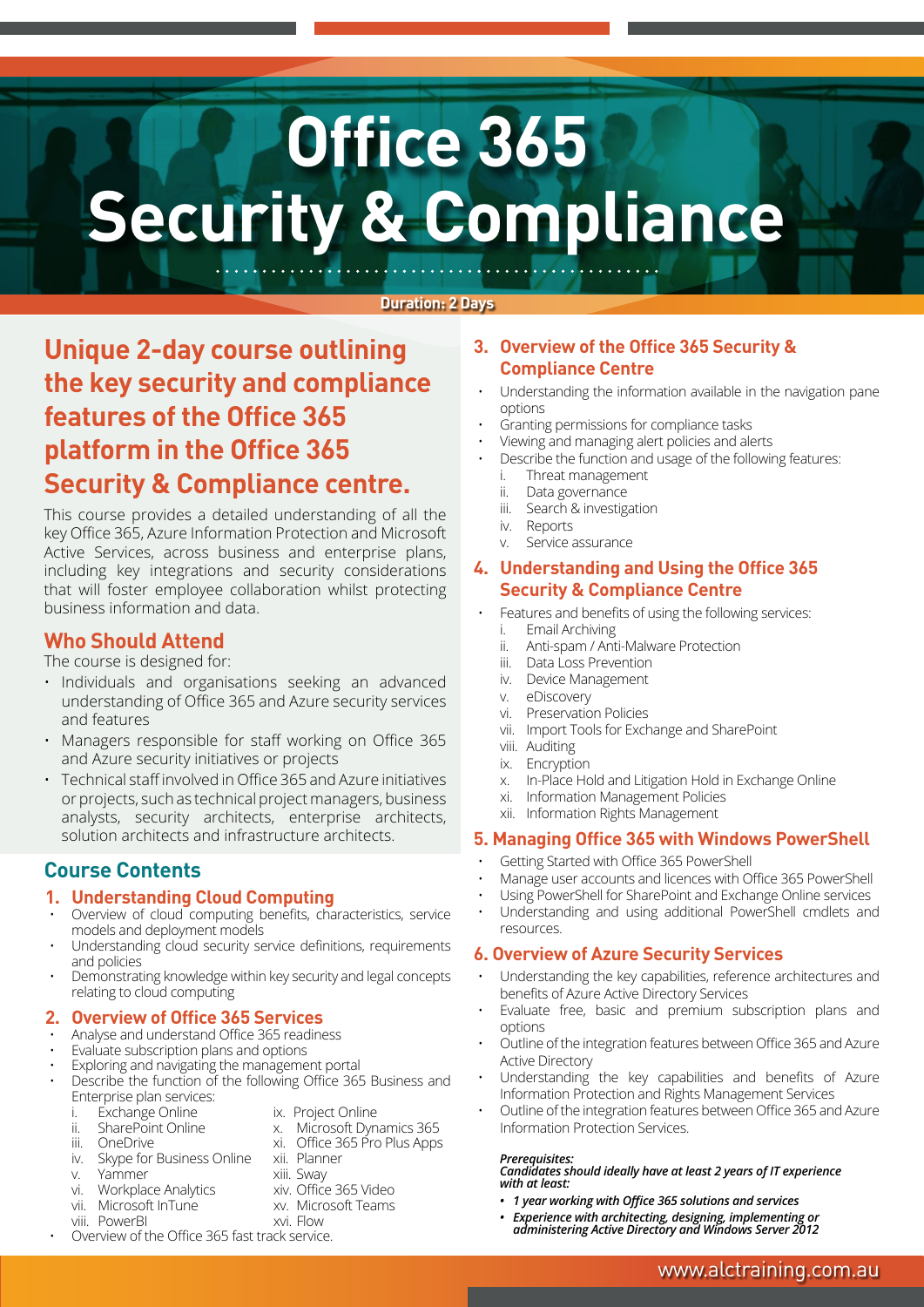# **Office 365 Foundation**

#### **Duration: 2 Days**

## **Course Contents Complete 2-day course covering Office 365 fundamentals and services.**

Microsoft Office 365 is revolutionising the digital workplace through the commoditisation of core digital services that all organisations rely on to conduct day-to-day business activities. Offered via a Software-As-A-Service model, Office 365 empowers organisations to retain and grow employee talent by providing anywhere, anytime any device access with collaboration and security protection services to colleagues, partners and clients.

This 2-day course provides a comprehensive coverage of Office 365 fundamentals and services. Candidates will build an understanding of all the key Office 365 services as well as broad capabilities of the Microsoft Azure platform.

Some familiarity with Office 365 desktop apps is required.

### **Learning Outcomes**

After attending the course participants will:

- Understand Cloud Computing concepts and definitions based on the ISO/IEC 17788 and NIST standards
- Understand and articulate the key features and benefits for all the key services on the Office 365 platform
- Gain knowledge around how key security and legal concepts apply to Office 365
- Be aware of the organisational challenges when moving to Office 365
- Form a basic understanding of the Office 365 subscription plans and be confident in locating further information
- Gain awareness and understanding of how the Office 365 fast track service can be utilised to reduce costs and improve agility
- Be aware of the key concepts relating to Microsoft Azure
- Gain a good understanding of the Microsoft InTune product and how it can manage mobile devices
- Gain a good insight into the types of challenges that endusers can face when using Office 365 product.

#### *Pre-Requisites:*

*It is assumed that participants have a working knowledge of Office 365 along with some technical knowledge.*

#### **1. Understanding Cloud Computing**

- Overview of cloud computing benefits, characteristics, service models and deployment models
- Understanding cloud security service definitions, requirements and policies
- Understanding cloud availability and release management best practices.

#### **2. Enabling Microsoft Cloud Services**

- Analyse and understand Office 365 readiness
- Enabling Microsoft Office 365 and Microsoft InTune
- Overview of subscription plans
- Describe the function of the following Office 365 services:
	- i. Exchange Online ix. Project Online
	- ii. SharePoint Online x. Microsoft Dynamics 365<br>iii. OneDrive xi. Office 365 Pro Plus Apps
		-
- xi. Office 365 Pro Plus Apps
- iv. Skype for Business Online xii. Planner<br>v. Yammer xiii. Swav
- v. Yammer xiii. Sway
- vi. Workplace Analytics xiv. Office 365 Video<br>vii. Microsoft InTune xv. Microsoft Teams
- vii. Microsoft InTune xv. Microsoft InTune xv. Microsoft InTune viii. PowerBI
- Overview of the Office 365 fast track service
- Understanding Microsoft Azure.

#### **3. Administering Office 365 and Microsoft InTune**

- Administering Office 365
- Administering Microsoft InTune
- Overview of Windows PowerShell

#### **4. Using and Configuring Microsoft Cloud Services** Overview of Active Directory

- Deeper understanding and usage of key Office 365 services:
	- Exchange Online iv. Skype for Business Online<br>SharePoint Online v. Microsoft Intune
	- ii. SharePoint Online v. Microsoft Intune
- iii. OneDrive

#### **5. Supporting Cloud Users**

- Resolving common issues related to:
	- i. Installing Office Applications iv. SharePoint Online<br>ii. Office Sign In v. OneDrive
	- ii. Office Sign In<br>iii. Emails & Calendaring
		-

### **Who Should Attend**

The course is intended for:

- Individuals and organisations seeking a sound understanding of cloud computing
- Technical staff who wish to validate fundamental knowledge needed to begin building a career using Microsoft technologies. This program provides an appropriate entry point to a future career in technology.
- Technical staff involved in Office 365 initiatives or projects, such as project managers, business analysts, architects, engineers and developers
- Managers responsible for staff working on cloud computing initiatives or projects.
- 
- 
- - vi. Skype for Business Online
- 
- 
-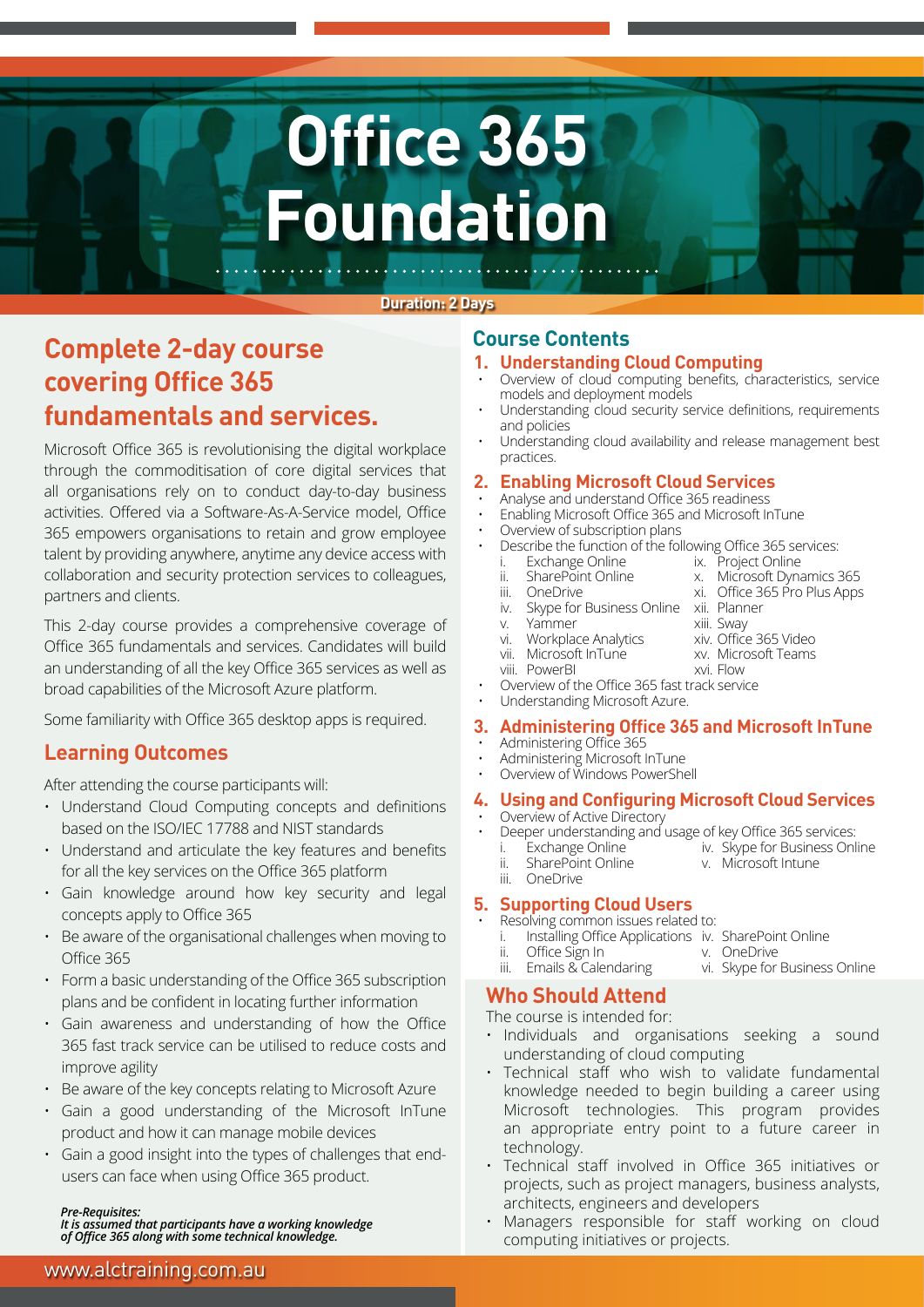# **Cloud Computing Overview**

#### **Duration: 1 Day**

## **A concise one-day introduction to Cloud for executives and anyone who wants to get rapidly up-to-speed.**

Do you want to improve your knowledge of cloud computing concepts and better understand the benefits that cloud can bring to your growing business?

Cloud computing offers a new way to gain on-demand, elastic capabilities, avoiding the need for significant capital investment, whilst promoting a culture of innovation through a 'fail-fast' paradigm. Clients benefit from a pay-as-yougo model, coupled with intuitive self-service capabilities, providing unprecedented speed-to-market and clear cost transparencies with market leaders such as Microsoft, Amazon and Google.

This 1-day course, outlining the essential definitions and business benefits of cloud computing, has been specially tailored to meet the needs of busy executives.

#### **Learning Outcomes**

The key objectives of this course are for participants to be able to:

- Recall terms and key facts about the concepts, characteristics, delivery models and benefits of cloud computing
- Understand the concepts, characteristics, delivery models and benefits of cloud computing
- Recall terms and concepts about the security and compliance cloud computing challenges
- Understanding the key security and compliance cloud computing challenges
- Recall terms and concepts about the technical and organization cloud computing challenges
- Understanding the key technical and organisation cloud challenges
- Understanding the characteristics of public, private and hybrid cloud deployment models.

### **Course Contents**

#### **1. Introduction to Cloud Computing**

- Overview of Cloud
- Benefits of Cloud
- Five Cloud Characteristics (NIST)
- Three Cloud Service Models (NIST)
- Four Cloud Deployment Models (NIST)

#### **2. Cloud Security & Compliance Challenges**

- Understanding of security, compliance and risk
- Roles and responsibilities between cloud consumers and cloud providers
- Assessing and understanding cloud provider security
- Overview and usage of the Cloud Security Alliance (CSA) resources, such as the cloud controls matrix (CCM) and the consensus assessment initiative (CAI)
- Understanding of data responsibility and jurisdiction
- The role and structure of service level agreements (SLAs)

#### **3. Cloud Technical and Organisational Challenges**

- Overview of cloud application design considerations
- Understand the implications of big data
- Understand the cloud application lifecycle
- Describe the key principles of cloud automation and testing
- Harnessing the power of shadow IT

#### **4. Cloud Computing Deployment Models**

- Overview of public, private and hybrid cloud deployment models
- Broad understanding of Microsoft, Amazon and Google cloud services scope

### **Who Should Attend**

The course is designed for:

- Managers responsible for cloud computing initiatives or projects
- Non-technical staff from backgrounds such as finance, legal, marketing, procurement and sales
- Individuals and organisations seeking a concise run-down on cloud computing.



Australia's Number One Technology Training Provider